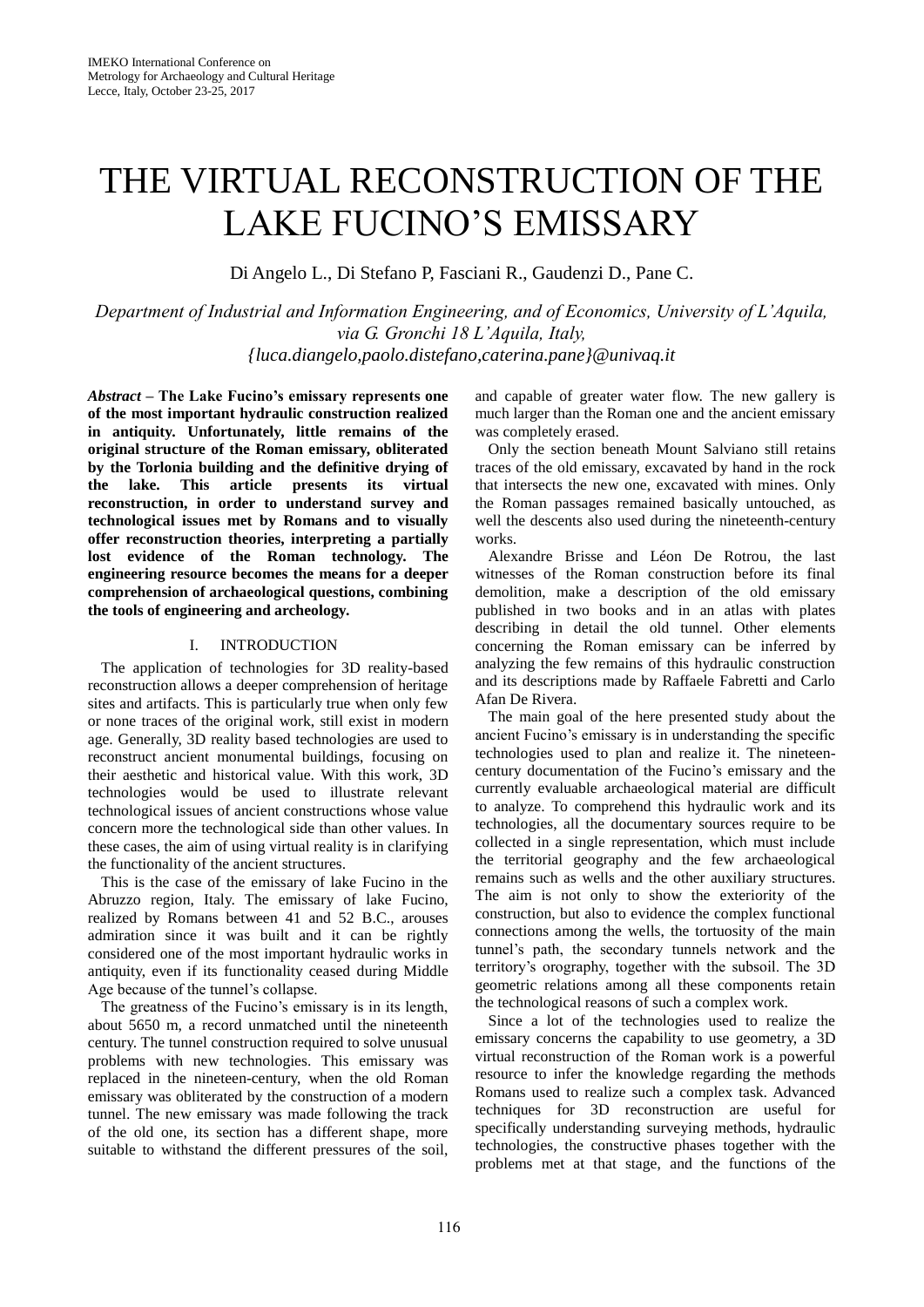archaeological remains.

The Fucino's emissary represents the opportunity to evaluate the capability of the virtual reality technologies to support the archaeological research of scientific and technological aspects, through the analysis of measured data, combined with documentary and iconographic sources.

# II. THE ROMAN EMISSARY: HISTORICAL EVENTS

The Marsica landscape was deeply changed by the drainage of Lake Fucino. This was an endorheic lake and therefore without any natural emissary, subject to great variations in surface and depth. Consequently, the Fucino's waters overflowed on the lands surrounding its shores. This was the main reason why, since the antiquity, local people expressed the need to regulate the Lake level.

Though the lake drying was definitively achieved in the nineteenth century, the idea of intervening on the Fucino in order to control its waters and to exploit the territories brought to light was already expressed by Roman authorities. The drying of the Fucino took shape, only as a project, during the first century BC. Caesar introduced this idea in a broader program that aimed to make new arable land available, through the draining of the Pontine Marshes and, indeed, the Fucino. This project, however, was not realized because of Caesar's death and was taken back a century later by Claudius, who built an artificial emissary to decrease the water level.

This wasn't the first time that Romans and Etruscans proved themselves in the creation of an artificial emissary for a lake: e.g. lake Nemi, 1653 m was built during the 4th century BC, and the emissary of Lake Albano (1400 m) probably around the 4th century BC too. The Lake Fucino's emissary was a more demanding challenge. The complexity of this work required the use of the best practices in tunnels construction and innovative technologies for that time. Since there are no written records, it is difficult to retrieve the knowledge used to survey and to build this hydraulic construction.

The emissary was completed in AD 52 and its use continued with Claudius' successors. Trajan and Hadrian took care of the restoration and maintenance of the emissary, as evidenced by historical and epigraphic sources. Later, due to disinterest, along with natural events such as earthquakes, the Roman tunnel lost its function as an emissary.

The first to show a renewed interest in Lake Fucino and its waters was Frederick II, in 1240 ca. However, every project concerning the emissary was interrupted by his death and there are no reliable reports/records of any kind of practical realization of this project. In the meantime, problems related to the endorheic nature of Fucino occurred again, when the level of water increased uninterruptedly from 1787 to 1816, with the lake reaching to 35 m deep.

The Kingdom of Naples, however, seriously considered such a project only with Carlo Afan De Rivera, the military engineer who in 1824 was appointed Director of Public Works of the Kingdom of the Two Sicilies. The lack of funding slowed down the work and then, the death of Afan De Rivera in 1845, temporarily put an end to the Bourbon attempts to resolve Fucino's problem. The definitive solution occurred with the involvement of Prince Alessandro Torlonia, who thought of modifying the project, following a radical solution by replacing the old emissary with the construction of a modern tunnel.

The new tunnel is much larger than the Roman one and due to its construction, the ancient emissary was completely erased.

#### III. METHODOLOGY

#### *A. Sources and documentation*

Despite being one of the most challenging hydraulic work carried out in ancient times and involving the application of new technologies, the Fucino's emissary remains quite unknown. Unfortunately, its current status is radically modified and few original parts remain, because of its almost complete demolition carried out to realize the Torlonia's tunnel. This circumstance doesn't help to increase knowledge about the Fucino's emissary. To investigate what remains of the tunnel, it is necessary to collect and coordinate in a single representation data that can be directly measured in site and the ones coming from sources and documentation.

Aside from the classical sources (such as Plinius, Tacitus and Cassius Dio), the first documentation available, following a chronological order, was in the descriptions of the Roman emissary made by Raffaele Fabretti [1] and Carlo Afan De Rivera [2]. The last one reported his works to recover the layout of the outlet, carried on in 1836 with the aim to use again the original Roman emissary. It is as an important source especially because A. De Rivera describes the methods used for the underground excavation and the machines needed for it, together with the solutions adopted and descripted in his work that probably didn't diverge too much from the ones used in antiquity. It gives also a very precise description about working environment and condition. A very useful source is also the G. Agricola's treaty, *De re metallica* [3]. It can be used as comparison especially for wells and tunnels function, as well for working techniques and machinery. Some knowledge about the equipment used for the Roman works can be understood in a bas-relief found during the nineteenth-century emissary construction. Further elements can be also inferred by analyzing the remains of this hydraulic construction.

The most detailed source is the work published by A. Brisse and L. De Rotrou [4], who directed the works for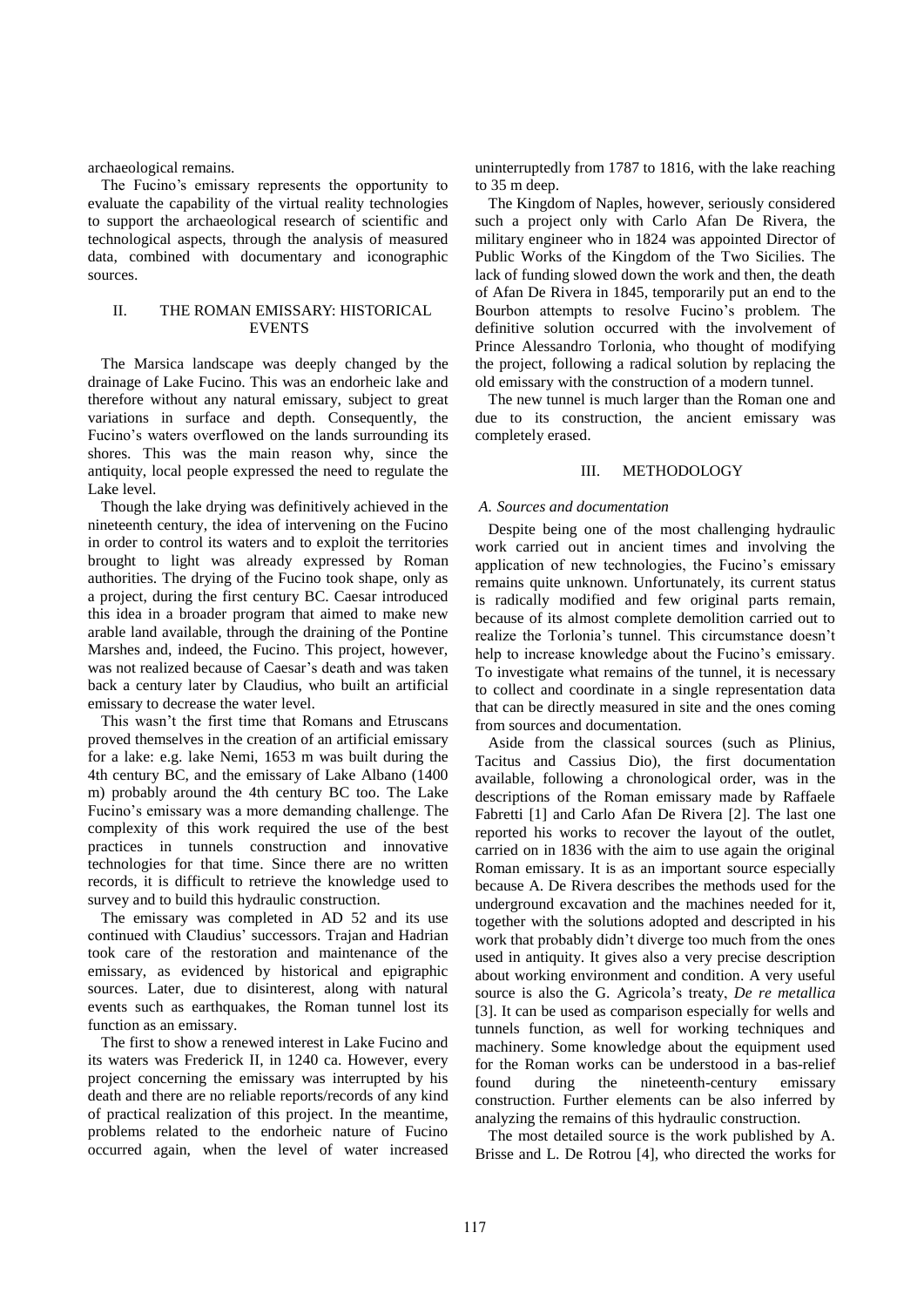building the modern tunnel, the last witnesses of the Roman emissary before its final demolition. Their description of the ancient construction is presented in two volumes and an illustrated Atlas, which also contains the technical description of the modern works to drain Lake Fucino (fig. 1). Detailed charts describe the tunnel's path and its longitudinal section, along with the wells and secondary tunnels. In addition, the Atlas presents a series of detailed plates with the sections of the Roman gallery, one every ten meters.

All these sources contribute to give a reconstruction hypothesis about the original method used to design a project and about the use of proper machineries for lifting and transporting materials.



*Fig. 1. Drawings sections of the Roman emissary compared to the modern one as illustrated in [4].*

### *B. Virtual Reconstruction*

The choice of a representational genre influences the ability to generate new interpretations and hypotheses. Usually, the amount of information that archaeologists handle is inherently large and complex. In this case, the volume of data is mainly given by written sources, a documentation provided by the last witnesses of the Fucino's emissary. Through 3D reconstruction, it is possible to have visually represented different and various reconstruction theories, interpreting an evidence of the roman technology that is not existing anymore.

It is possible to visualize some of the questions related to the emissary's structures and the surveying technology used, only by having a 3D model at disposal. The comprehension of the complex functionality of the tunnels system, with their orientation in the space, can be facilitated by the modern virtual reality systems. This instrument helps to analyze and understand the technologies and methods used by the Romans, also for revising the technical assessment made by the Torlonia engineers. The latter, in fact, considered the issues concerning the quality of the roman project and of the emissary construction affected by errors.

Various tools have been used to provide a valid virtual reconstruction of the ancient hydraulic construction.

The most important information concerning the territory topography comes from IGM cartography (1:25000) and aerial photographs. These were the basis for the digital terrain reconstruction, an area located between Fucino lake and Liri river. The drawing representing path of the tunnel described in the Torlonia atlas [4], once digitalized, has been added to the modern 2D representation of the territory by acquiring topographic points on site. An image processing software has been used to erase maps and digital image distortions. It was also necessary to use 2D drafting software, for providing dimensional relation among the different maps used as basis for this work.

In order to produce the digital terrain model, using software for 3D modeling, the information represented in 2D maps were spatially located. Then the 3D path of main tunnel was modeled, according to De Rotrou and Brisse work. In the Torlonia Atlas the tunnel is described by its plan representation, the heights of its bottom and by 600 sections, one every 10 meters. Then, all the 40 wells and the secondary tunnels were modelled.

Textures and rendering tools were applied to 3D models, using a specific software for rendering and 3D animation. Textures related to wells and material construction has been determined based on the study and analyses of cladding in use at that time for similar construction. Just for few parts, as in *cunicola* entrances, it still exists nowadays parts of the original roman cladding. The textures in the section of the complete hydraulic construction are aimed to show the geological strata whose location and extension conditioned the tunnel's realization and they are necessary to explain the reason of tunnel's failure (fig.2). Indeed, the main collapses of the tunnel happened when it crosses geological stretches of clay and sand. These textures are symbolic and they are taken from the Torlonia Atlas [4].

The result of this work was alongside with the production of a film documentary, which describe and summarize the history of this construction, from the origin to present day. It has an educational purpose, and it is nowadays used to introduce visitors to site visits, but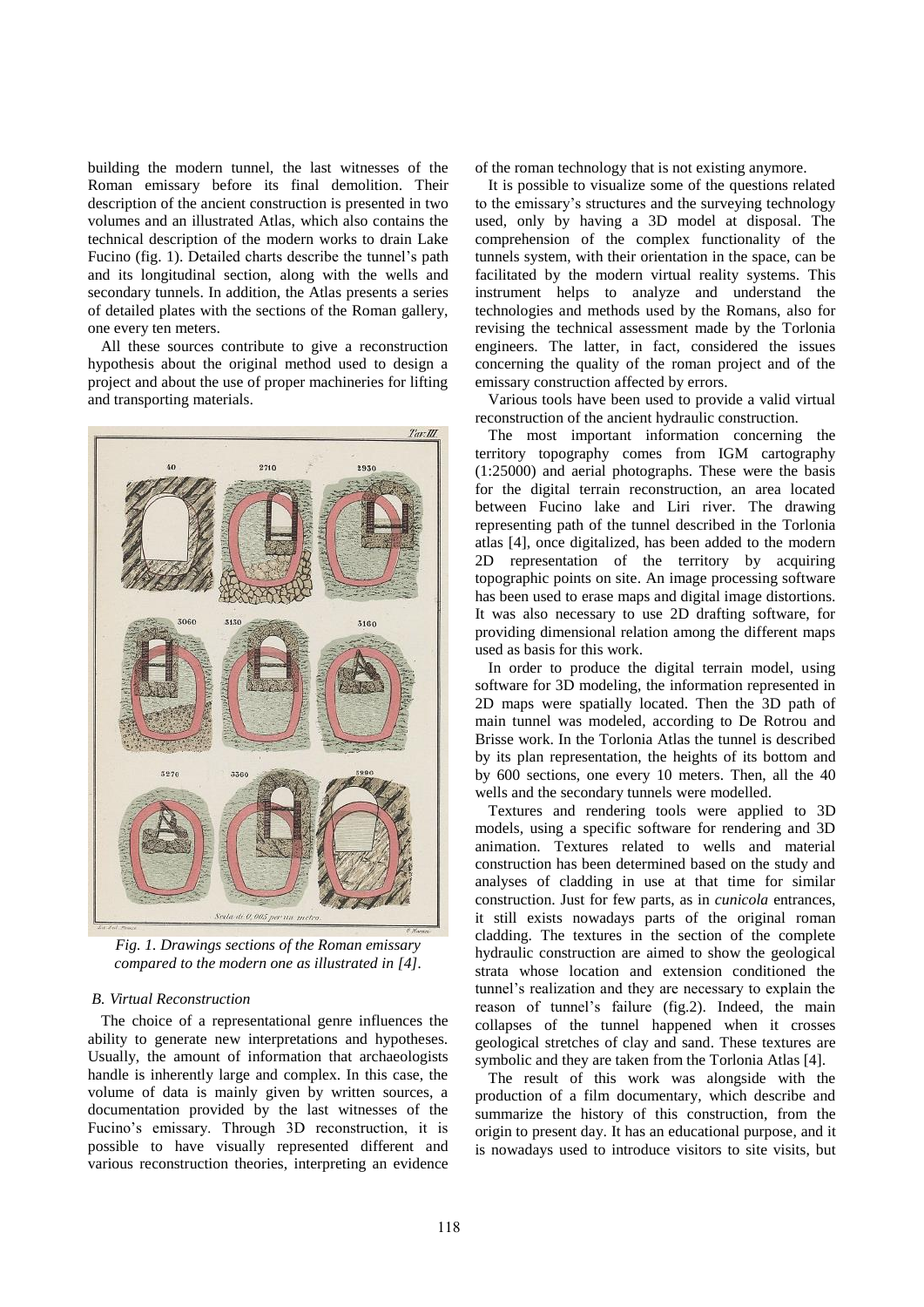it's still useful to fully understand the technologies behind this hydraulic construction.



*Fig. 2. In this picture is reproduced Palentini Plain, in proximity of the point where Roman tunnel suffered the greatest damage. At this point, as reported in [6], the Torlonia's tunnel suffered similar problems.*

# V THE VIRTUAL RECONSTRUCTION: RESULTS.

Claudio's work consists of the construction of an opencast collecting canal to convey Fucino's waters towards a system of tanks (the so-called Incile), and the excavation of an underground tunnel (the emissary), whose itinerary crossed Mount Salviano, Palentini Plain, and finally ended in the Liri River.

It's very likely that the original Roman plan didn't involve the draining of the entire lake, as otherwise happened with Torlonia's works. Claudius aimed to regulate the water level of the lake maintaining, therefore, a part of the basin. To do so, the entire activity needed to be planned upon a careful leveling, establishing the position where the path of Liri river was lower than Fucino Lake. Once that the direction was set up and the length measured, the quota of the lake and Liri's outlets were fixed, setting the inclination needed for the emissary to operate.

Once set both the starting and final points, the main tunnel had to be built following a path far from straight. This is illustrated by the reconstruction in the fig. 3, which shows the topography of the area and the itinerary of the emissary. In this way it is possible to understand the technologies used to plan and execute the works, especially as regard the topography technique adopted [5].

In order to construct the main tunnel a system of wells and secondary tunnels (*cunicola*) were planned and then realized. The system made of wells and secondary tunnels served to increase the spots where the horizontal tunnel excavation started. Once the well was dug to a deemed appropriate depth, the tunnel excavation started, proceeding on the two opposite fronts (Fig. 4).

The probable functions of these wells are different:

• Served as different start points for digging the emissary, divided into several segments, being at the same time a direction's reference;

• Facilitated tunnel's ventilation during excavation's



*Fig.3 Virtual reproduction of the territory overlapping the path of the artificial emissary, as measured by Brisse and De Rotrou. The picture, which illustrates the tunnel's section on Palentini Plain in Capistrello, highlights the tortuosity of the path. The flags represent the final point in Capistrello and the turning point where the tunnel bend to overcome an obstacle.*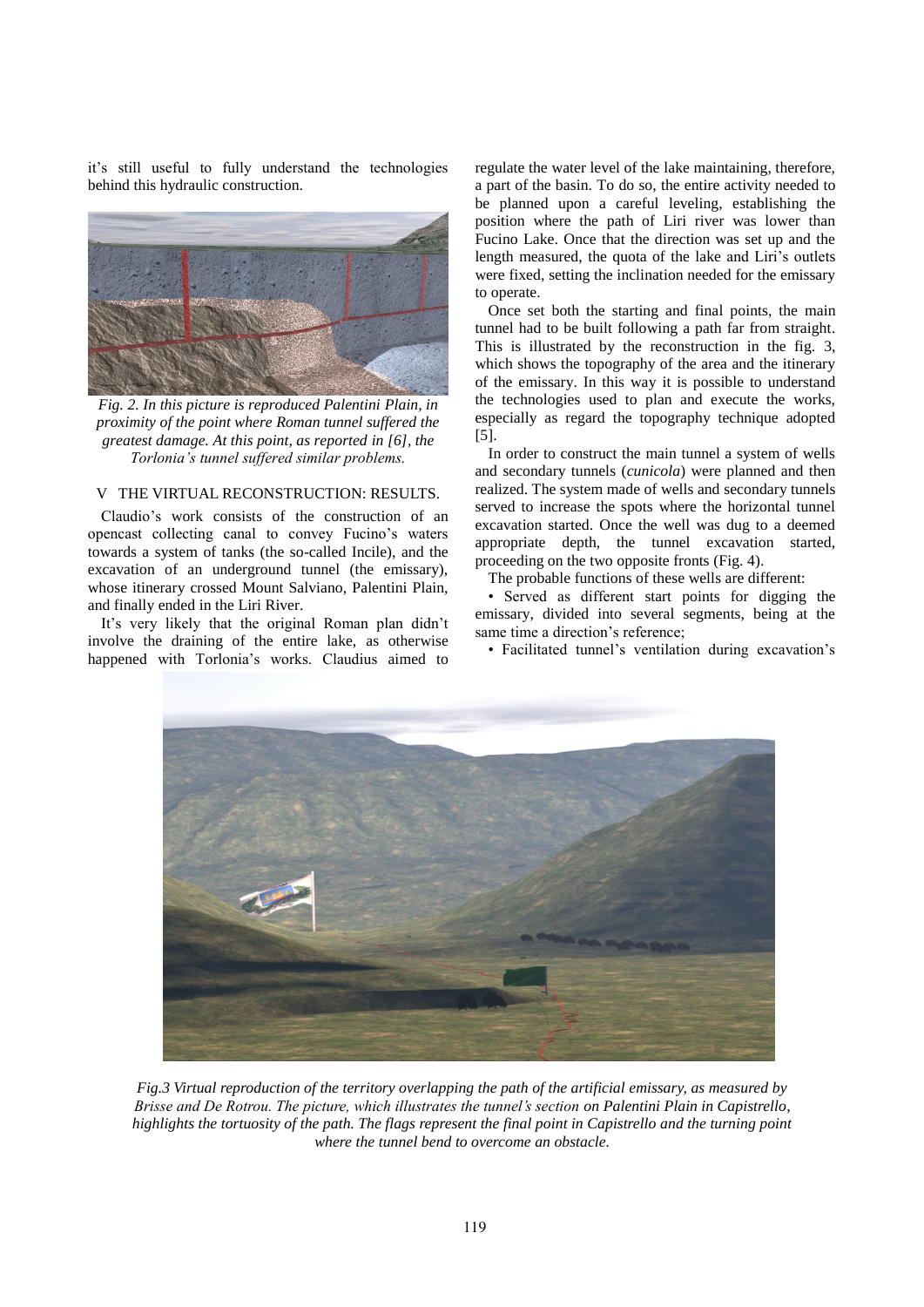work;

• Formed the fastest way to introduce building materials and dispose of water and resulting material.



*Fig. 4. Virtual reconstruction of the Roman emissary under construction. The buckets are a reproduction of the ones fund during Torlonia's excavations. The bucket is now part of the Torlonia Collection of Antiquities of the Fucino area, hosted in Celano, Museo d'Arte Sacra della Marsica e della Collezione Torlonia di Antichità del Fucino, Italy. The wheelbarrows are inspired by De Re Metallica.*

The excavation of the wells took place in areas of different soil consistency, so some could suffer unsustainable side pressures. It was therefore necessary to arm them with wooden or wall armor, and both systems were found and documented by the engineers involved in Torlonia's work (fig 5).



*Fig. 5. Virtual reproduction of the centering used in the Roman works. It is based on the structures found by Torlonia's engineerings, as described in their publications.*

At least 40 wells were built in a square section (fig. 6) and of variable depth, together with the tunnels. 29 of these wells are positioned on the side where the town of Capistrello is located, and 11 beyond the mountain Salviano, on the eastern slope. The depth of the wells is variable from 19 m to the deepest well (number 22), the last on the side of Capistrello, which reaches 122 m in depth. The wells on the western side of Mount Salviano have a depth generally greater than 80m.

The wells had wooden scaffolds like the ones represented in the virtual reconstruction in the fig. 6.



*Fig. 6. Reproduction of the Roman wells scaffolding, found intact during the nineteenth century works.*

The *cunicola* were tunnels sloping towards the main gallery, replacing the vertical wells, mainly positioned on the two sides of Mount Salviano. The underground passages found on Salviano's slopes are seven and constitute the expedient used to deal with one of the most difficult segment of the project. So, they have a function similar to the wells, plus they were used to transport excavation materials and as an entrance for workers and means.

The section under Mount Salviano, where the tunnel is dug into the compact rock, it crosses a section of rocky debris mixed with pebbles. Here the Romans ran into great difficulties and needed to make a deviation from the preset path, probably because of landslides. The emissary then crosses a long stretch of clay and sand, where the Roman gallery suffered, in the centuries following its realization, the collapse of many tunnel's parts.

The tunnels located on the side of the lake are Cunicolo Imperiale, Cunicolo del Ferraro, and Cunicolo Maggiore. The latter is the most monumental, with an entrance made on three arches in vertical succession. It is the last descender on the east side of Salviano and is connected, transversely, to the Ferraro's tunnel (fig. 7).

After the Mount Salviano, there are three descents, sequentially excavated and intercepting well 22, called Salviano 1, Salviano 2 and Salviano 3, or Calderaro tunnel. Not far away there is another tunnel, the Salviano 4, connected to the well no. 21 through a short deviation.



*Fig. 7. Section of the emissary beneath M. Salviano and the tunnel system. The virtual sections of the emissary are*